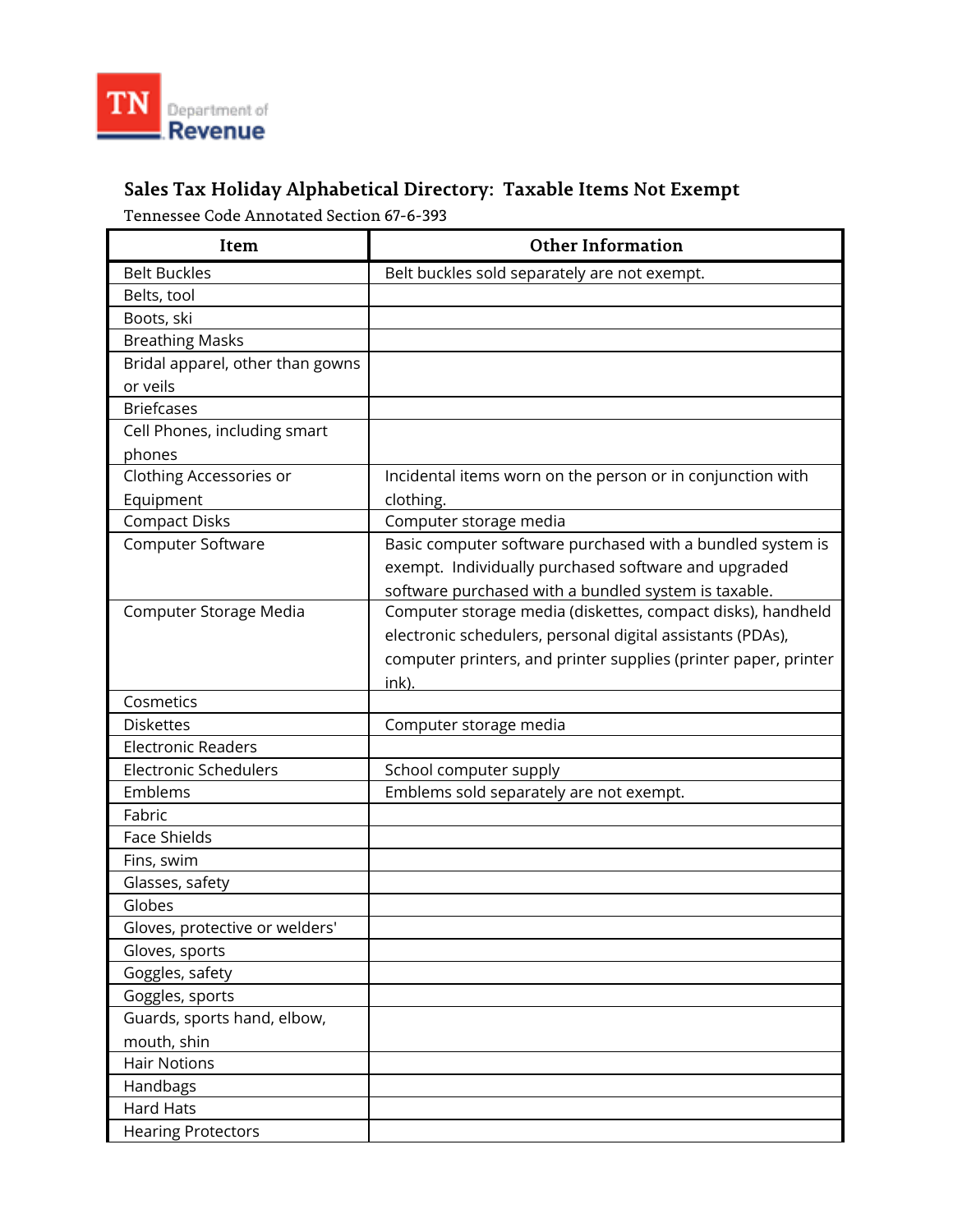

## **Sales Tax Holiday Alphabetical Directory: Taxable Items Not Exempt**

Tennessee Code Annotated Section 67-6-393

| Item                                 | <b>Other Information</b>                                        |
|--------------------------------------|-----------------------------------------------------------------|
| Helmets                              |                                                                 |
| Jewelry                              |                                                                 |
| Jump Drives                          | Computer storage media                                          |
| Leased Items                         |                                                                 |
| Maps                                 |                                                                 |
| Paintbrushes, other                  | Paintbrushes not used for artwork are taxable.                  |
| Paints, other                        | Only acrylic tempora, or oil paints defined as school art       |
|                                      | supplies are exempt.                                            |
| Patches                              | Patches sold separately are not exempt.                         |
| Personal Digital Assistants (PDAs)   | School computer supply                                          |
| Printer Ink                          | School computer supply                                          |
| Printer Paper                        | School computer supply                                          |
| <b>Printer Supplies</b>              | School computer supply                                          |
| Printers                             | School computer supply                                          |
| Protective Equipment                 | Items for human wear and designed as protection of the          |
|                                      | wearer against injury or disease or as protections against      |
|                                      | damage or injury of other persons or property, but not          |
|                                      | suitable for general use.                                       |
| Reference Books                      |                                                                 |
| Reference Maps                       |                                                                 |
| <b>Rented Items</b>                  |                                                                 |
| Respirators, paint or dust           |                                                                 |
| <b>School Computer Supplies</b>      | Computer storage media (diskettes, compact disks), handheld     |
|                                      | electronic schedulers, personal digital assistants (PDAs),      |
|                                      | computer printers, and printer supplies (printer paper, printer |
|                                      | ink).                                                           |
| <b>School Instructional Material</b> | Reference books, and reference maps and globes. Textbooks       |
|                                      | and workbooks exempt under existing law.                        |
| Sewing Equipment & Supplies          |                                                                 |
| <b>Sewing Materials</b>              | Materials that become part of clothing are not exempt.          |
| Shoes, ballet or tap                 |                                                                 |
| Shoes, cleated or spiked             |                                                                 |
| Shoulder Pads for Dresses,           |                                                                 |
| Jackets, etc.                        |                                                                 |
| Shoulder Pads, sports                |                                                                 |
| Skates, roller and ice               |                                                                 |
| Ski Boots                            |                                                                 |
| <b>Skin Diving Suits</b>             |                                                                 |